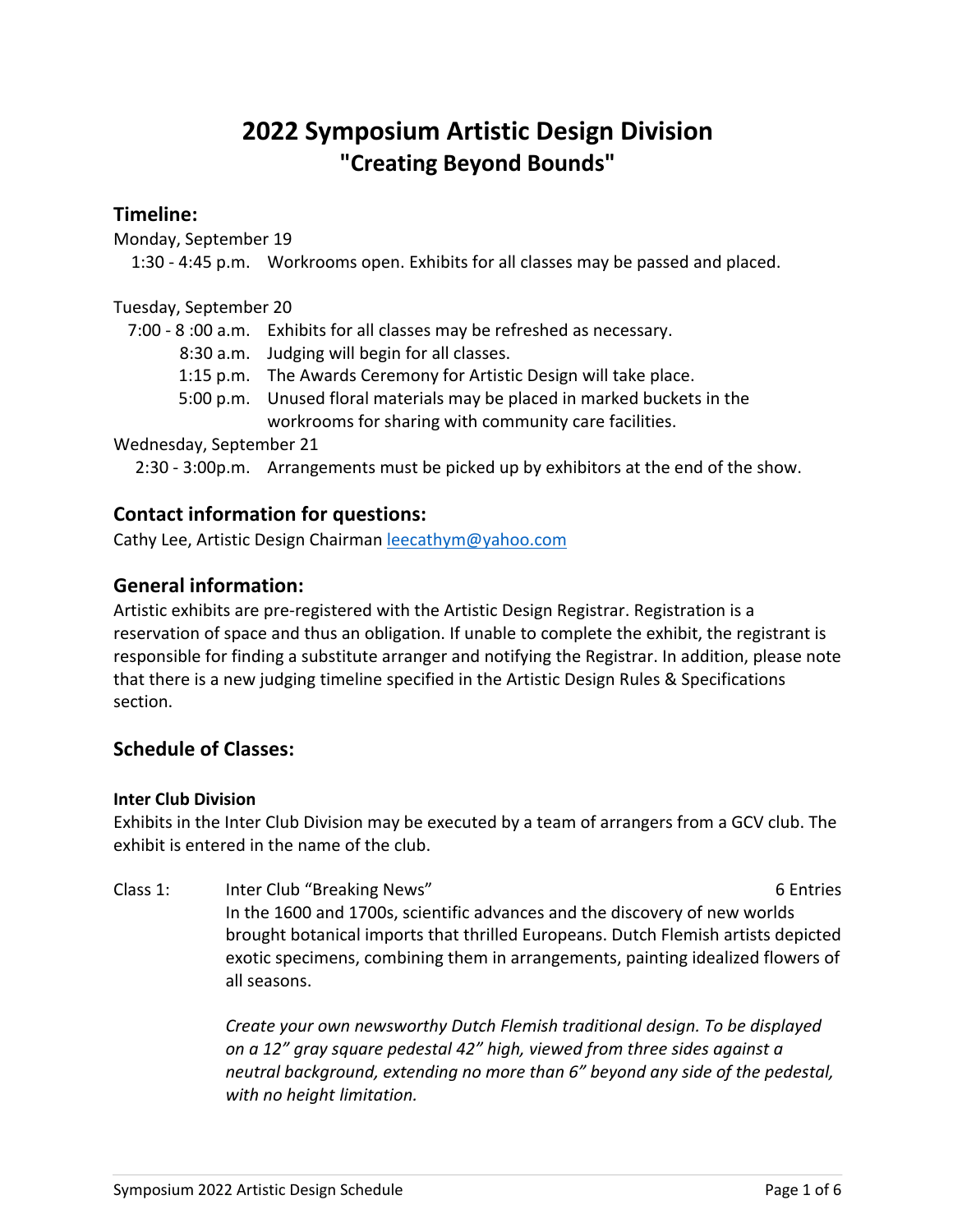Class 2: Inter Club "Food Flash - Prodigious Produce" 4 Entries *"Love, having no geography, knows no boundaries."* Truman Capote.

> *Create a bountiful Food Flash floor display incorporating both flowers and vegetables. Following judging and flower show display, food and flower contents will be collected and shared with the local food bank. Each entry will have a 3 x 5' space for exhibiting. Additional information and specifics will be forthcoming to*

### **Individual and Partner Division**

*exhibitors.*

Exhibits in the Individual/Partner Division may be executed by a single person exhibiting individually or by a team of two partners working together.

Class 3: "A Bird's Eye View of a Poet's Garden" 4 Entries In a poem noted Harlem Renaissance writer Anne Spencer described her garden in Lynchburg, Virginia as "half my world." An amateur horticulturist and landscape designer, Anne displayed a talent for garden structure and plant selection. The property has been designated a Virginia Historic Landmark and is included in the National Register of Historic Places. The first Virginian and first African American to have her poetry included in the Norton Anthology of American Poetry, Anne and her husband made their home a center of community activity. In 1987 and 2009 The Hillside Garden Club received the GCV Common Wealth Award for their support of this garden that was once frequented by such notables as George Washington Carver, Langston Hughes, Thurgood Marshall, and W.E.B. DuBois.

> *Employing the pavé technique, create an overhead view of a landscape plan or design inspired by Anne Spencer. To be displayed on a tabletop covered with a black cloth. Space designated for each exhibitor will measure 18" wide by 24" deep by 30" high against a background of living greens. Free space on either side of each exhibit measures 6" and 4" at the back edge of the depth is reserved for the background materials.*

> > *For illustration only – diagram not drawn to scale.*

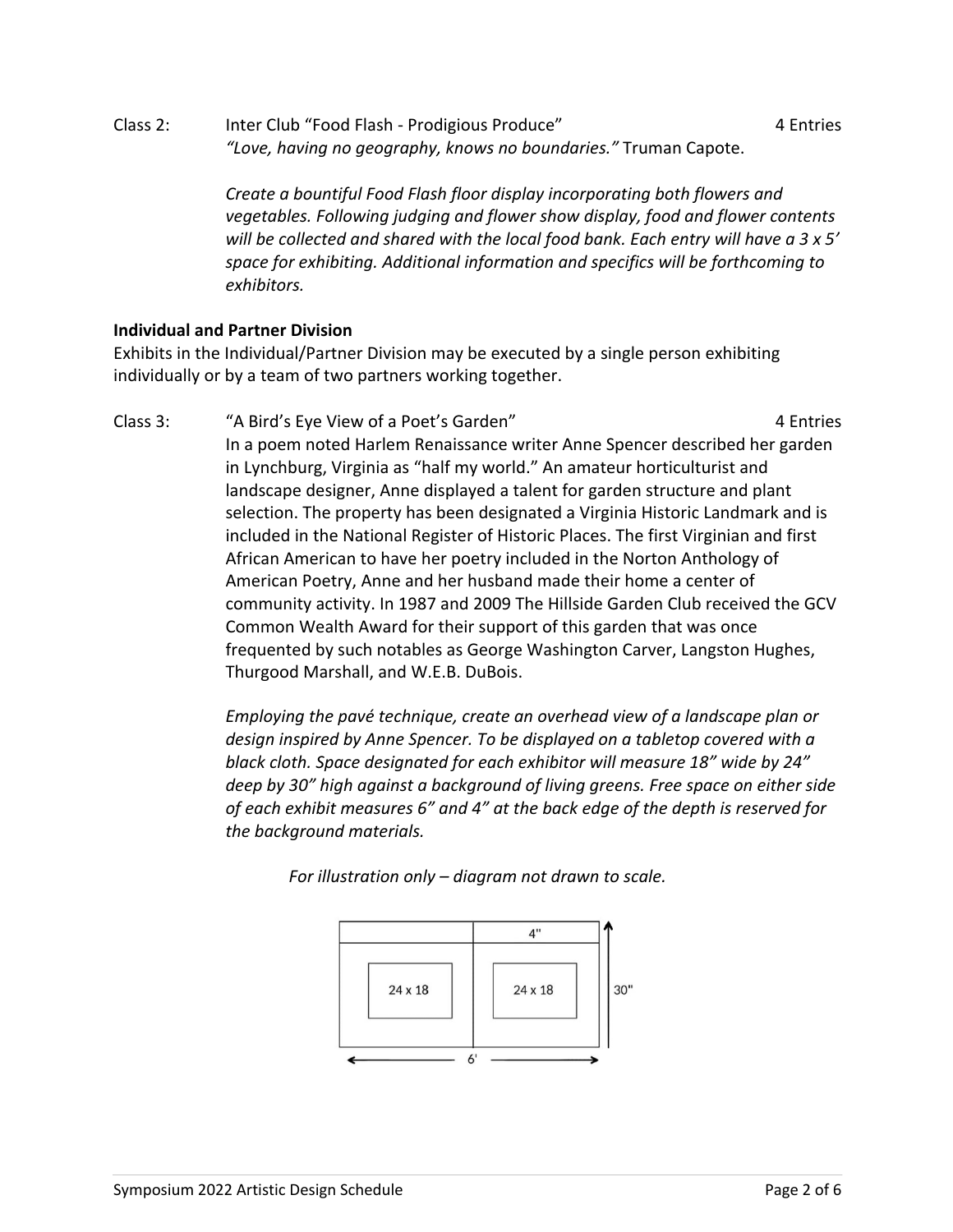Class 4: "Vitamin C - Engaging Edibles" And American American American American American American American American "Eye candy" composition can contain a collected conglomeration of colorful cultivars and natives from Cucurbitaceae, Cucumis, Cucurbita and other customary families. Compile and compose your circular, curvilinear, or creatively contoured coup!

> *Create a wreath to display on a vertical wall incorporating farm or field edibles. Flowers and floral materials may also be included. Display space will measure 24" wide and 24" high.*

Class 5: "Worldly Wearables" 6 Entries Boundless opportunities for expanded expression encompass and embrace the fertile field of botanical arts.

> *Using fresh or a combination of fresh and dried floral materials, create a wearable art cravat or bow tie suitable for wearing to our Mix It Up! celebration. Exhibits will be displayed on a stand of the creator's choice on a 12" gray square pedestal 42" high, viewed from three sides against a neutral background, extending no more than 6" beyond any side of the pedestal, with no height limitation.*

Class 6: "Into the Woods" 4 Entries Go forth and forage! On your woodland walk, watch for and collect the botanical bits that transform a design with touches of true magic. *"The details are not the details. They make the design"* Charles Eames

> *Create an Interpretive Design showcasing field or forest plants and/or cut floral materials in a container of your selection which suggests a woodland setting. Space designated for each exhibitor will measure 24" wide by 18" deep by 30" high against a background of woodland branches. Free space on either side of each exhibit measures 6" and 4" at the back edge of the depth is reserved for the background materials. Refer to illustration shown above in Class 3.*

Class 7: "Shaken, not stirred" 4 Entries *Mix it up!* "*The greatest risk to man is not that he aims too high and misses, but that he aims too low and hits."* Michelangelo.

> *Shake up the Principles and Elements of Design to invent your own high style of Contemporary Design that celebrates the unexpected and utilizes combinations that take a risk. To be displayed on a 12" gray square pedestal 42" high, viewed from three sides against a neutral background, extending no more than 6" beyond any side of the pedestal, with no height limitation.*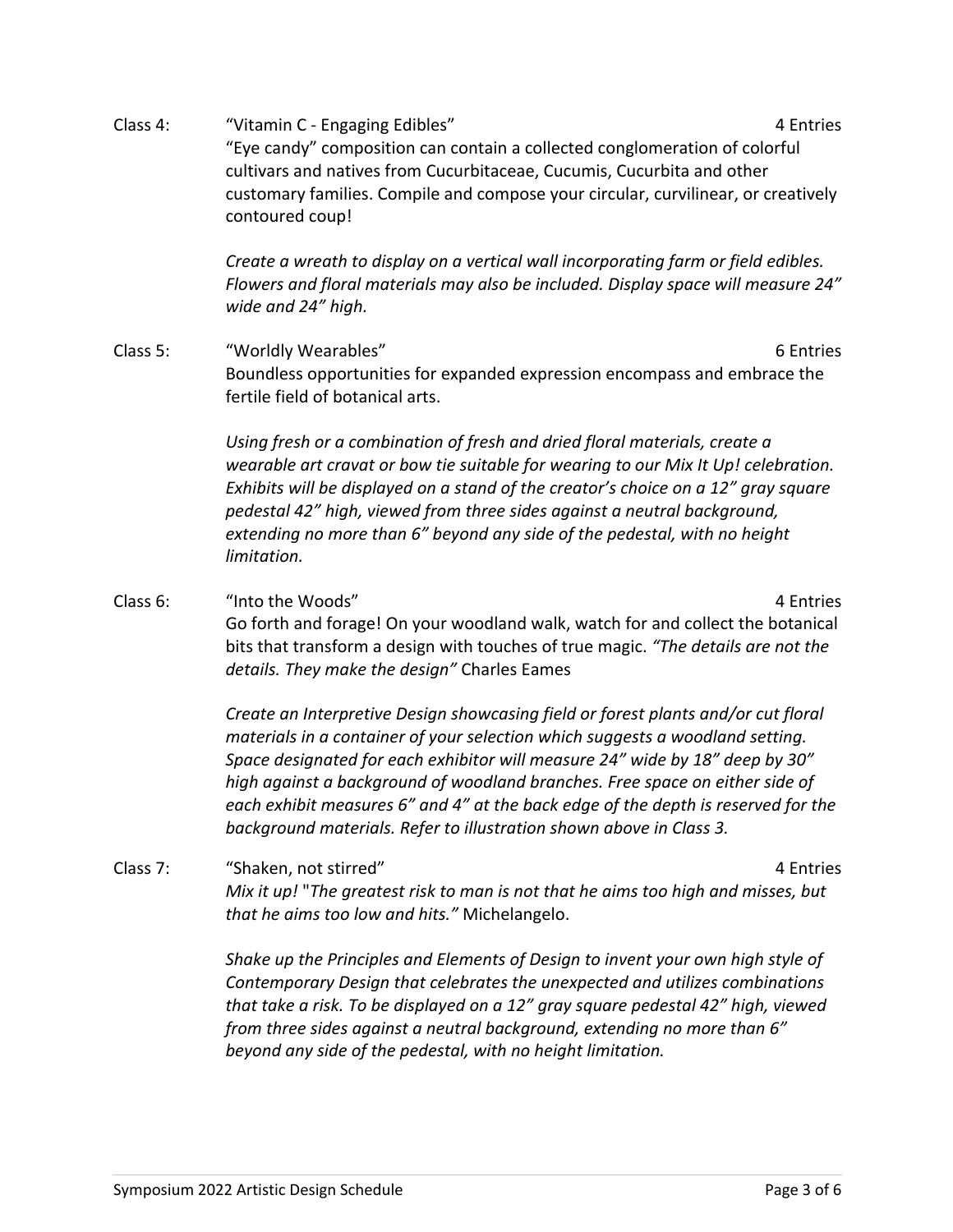#### Class 8: "Air Mail" 4 Entries

*The New York Times'* Alessandra Stanley wrote on October 6, 2017, describing horticulturist, gifted gardener, and landscape designer Bunny Mellon, who redesigned not only her own estate gardens in Upperville, Virginia but also the White House Rose Garden at the request of Jacqueline Kennedy: "She would send the Mellons' private plane around the country to deliver fresh flowers and vegetables to friends from their 5,000-acre farm in Upperville, Virginia." In an exclusive tour of Paul and Bunny Mellon's Oak Spring Garden and Farm and Rokeby Farm, GCV members marveled at Mrs. Mellon's extraordinary talent in creative planning, extensive restoration, and meticulous preservation.

*Become Bunny Mellon and create a bouquet in a container to be flown to a person very special in Mrs. Mellon's distinguished circle of good friends. Craft your Statement of Intent in the form of a card to be attached to the bouquet, sharing your raison d'être for this air mailed gift. Address the "card" to the recipient, include the significance of the bouquet's composition, and express the thought behind its creation. To be displayed on a 12" gray square pedestal 42" high, viewed from three sides against a neutral background, extending no more than 6" beyond any side of the pedestal, with no height limitation.*

## **Artistic Design Rules & Specifications:**

- 1. The Schedule is known as "The Law of the Show."
- 2. Inter Club Division classes allow a team of arrangers from a GCV Club to create the exhibit together.
- 3. Individual/Partner Division classes allow one person working singly or two people working in partnership to create and exhibit the design. An individual or partner team may enter as many classes as desired in the Division but only one entry per class.
- 4. Passing Judges must pass each exhibit before the exhibitor(s) leave the show floor. Passing Judges look to ensure that the exhibit meets the Schedule requirements including dimensions, floral materials list, Novice and/or Mentor status, Statement of Intent if included, exhibitors' identification (name, GCV Club or other club if allowed), and compliance with design style. Passing Judges will not disqualify an exhibit without consultation with an agreement with the Artistic Design Chairman. If disqualification is a possibility, every effort will be made by the Passing Coordinators to allow the exhibitor(s) to remedy the arrangement before the opening of the show.
- 5. Although arrangements may be viewed from all sides, arrangements will be judged from a distance of 3 feet from the front.
- 6. Designs will be judged according to the GCV Principles of Design: balance, dominance, contrast, rhythm, proportion, and scale and the Elements of Design: light, space, line, form, size, pattern, texture, and color. Creativity, distinction, conformance to and interpretation of the class and Schedule are also important.
- 7. Please mark all containers and accessories with exhibitor number, name, and contact information.
- 8. Each exhibitor card should include a space for listing floral materials used. Garden grown materials should be identified with a "G" and florist found materials should be identified with an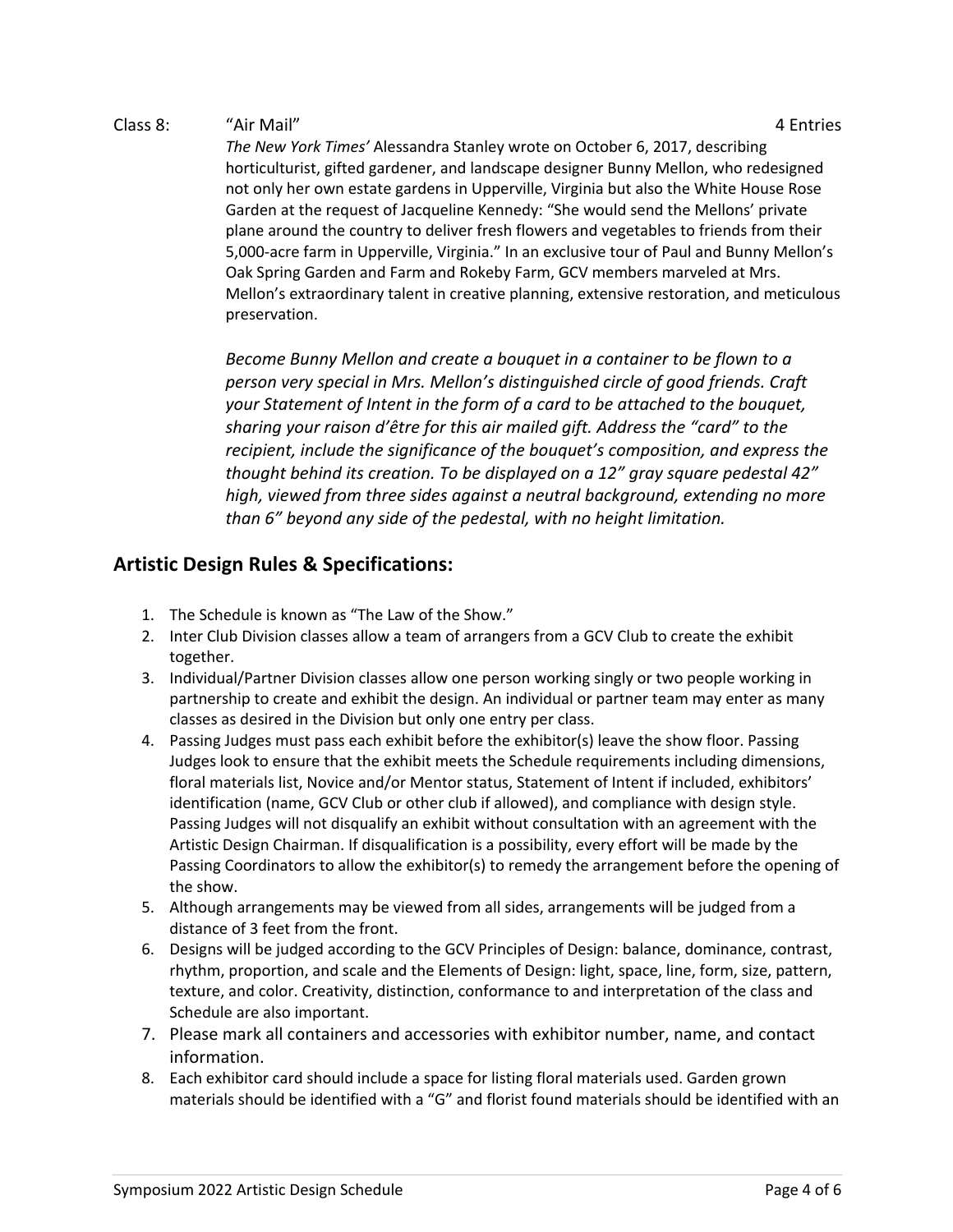"F." A Pot-et- Fleur must include "R" for rooted material or "C" for cut material. Plants on the Virginia Endangered Species list grown in an exhibitor's garden must also be noted.

- 9. Plants on the Endangered Species list protected by Virginia law (law.lis.virginia.gov) may be used only if grown in the exhibitor's garden. This should be noted with the exhibitor's floral materials.
- 10. Invasive plants (species intentionally or accidentally introduced by human activity into a region in which they did not evolve and cause harm to natural resources, economic activity, or humans) may be included at this time, but the Garden Club of Virginia asks that members refrain from planting additional invasive species in their gardens. The Virginia Department of Conservation and Recreation at dcr.virginia.gov (search Invasive species) lists plants divided into high, medium, and low invasive status in the Commonwealth.
- 11. Seasonal, garden floral materials are preferred, and commercially grown flowers should be used with discretion.
- 12. Designs must include some fresh plant material.
- 13. Treating fresh plant material by the application of substances such as paints, dyes, etc. is not permitted. Plants may be stripped, clipped, bent, or otherwise manipulated.
- 14. The following are permitted unless prohibited in the show Schedule: accessories, bases, contrived flowers and/or forms made of fresh or dried plant material, cut fruit or vegetables, objects that add interest when tastefully used (for example, nests, feathers, coral, sponges, sea fans, starfish, antlers), container-grown plants in soil as part of Pot-et-Fleur or other appropriate classes, dried and/or treated plant material, cards of intent (3 x 5")
- 15. The following are not permitted unless specified in the Show Schedule: artificial flowers, foliage, and fruit, or living creatures.
- 16. Botanical Arts exhibits include, if specified in the Schedule, dried and/or treated plant material and contrived flowers and/or forms made of dried plant material.
- 17. Several types of backdrops used in the flower shows. No flower material may touch the sides, back, or roof if present. Arrangements will be judged in proportion to the size of the backdrops, if present.
- 18. A description of floral design styles included in the Schedule may be found at www.gcvirginia.org/Our Work/Horticulture and Artistic Design/Artistic Design/Traditional Floral Styles and Designs/Contemporary Floral Styles and Designs.
- 19. GCV Judges and Student Judges are encouraged to enter the flower show. Judges and Student Judges will not judge a class in which they have entered nor in which members of their GCV clubs have entered.
- 20. Wherever possible, please use alternatives to non-biodegradable floral foam, and absolutely refrain when the Schedule dictates that an alternative to floral foam be employed.
- 21. Judging will begin for all classes at 8:30 a.m. on Tuesday, September 20.

## **Artistic Design Procedures:**

- 1. All Artistic exhibits must be pre-registered with the Artistic Design Registrar. Please remember that registration is a reservation of space and thus an obligation to be fulfilled. If unable to complete the exhibit, the registrant is responsible for finding a substitute arranger and notifying the Registrar. Please also note a new judging timeline specified in the Artistic Design Rules & Specifications section.
- 2. Check in at Registration upon arrival. A completed exhibitor card must accompany the arrangement. Check it for accuracy including contact information, garden club, floral materials